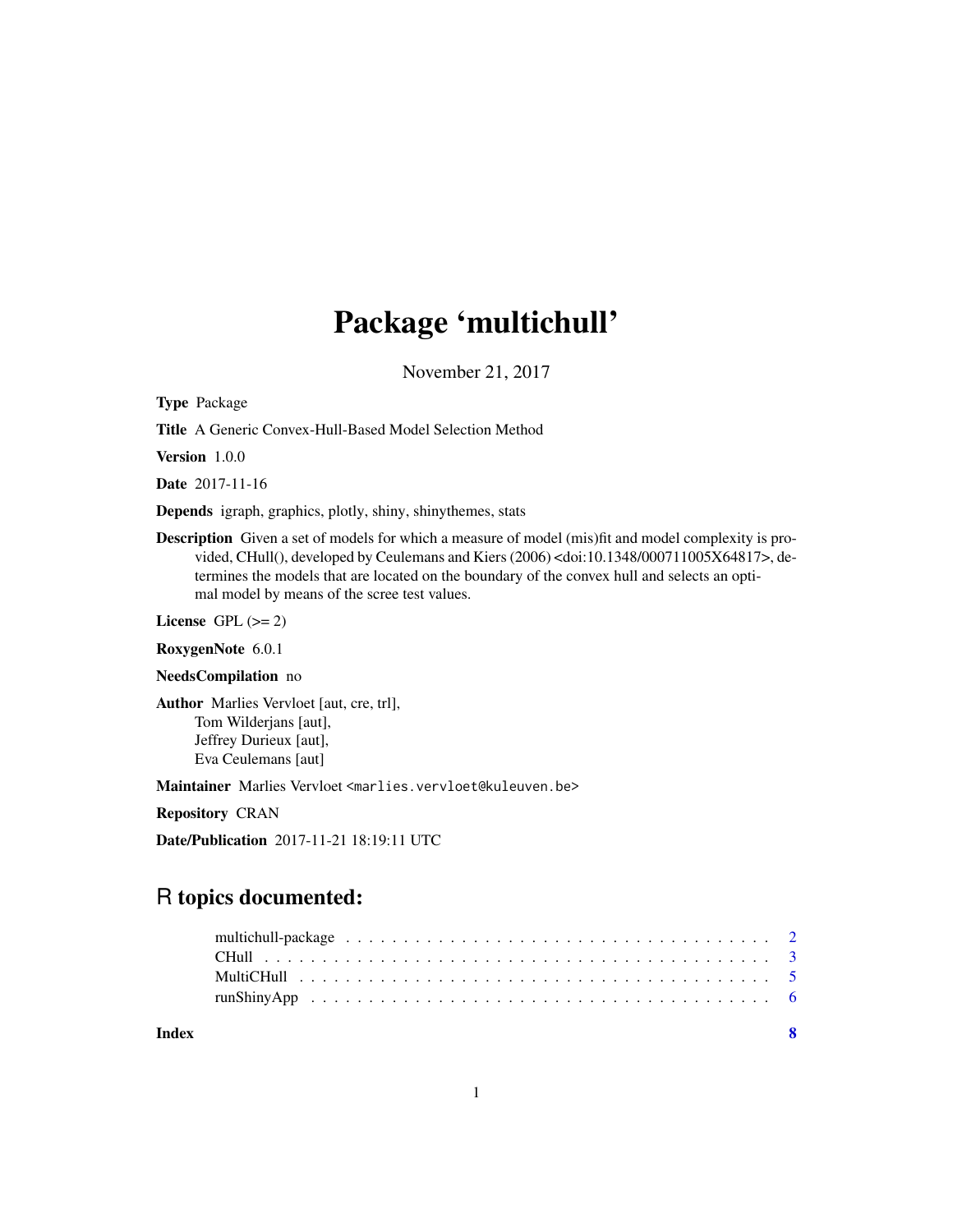<span id="page-1-0"></span>

#### Description

Given a set of models for which a measure of model (mis)fit and model complexity is provided, CHull() determines the models that are located on the boundary of the convex hull and selects an optimal model by means of the scree test values.

#### Details

| Package: | multichull |
|----------|------------|
| Type:    | Package    |
| Version: | 1.0.0      |
| Date:    | 2017-11-16 |
| License: | $GPL (=2)$ |

#### Author(s)

Marlies Vervloet (<marlies.vervloet@kuleuven.be>)

#### References

Wilderjans, T. F., Ceulemans, E., & Meers, K. (2013). CHull: A generic convex hull based model selection method. Behavior Research Methods, 45, 1-15.

Ceulemans, E., & Kiers, H. A. L. (2006). Selecting among three-mode principal component models of different types and complexities: A numerical convex hull based method. British Journal of Mathematical & Statistical Psychology, 59, 133-150.

#### See Also

[CHull](#page-2-1) [MultiCHull](#page-4-1)

#### Examples

complexity.fit <- cbind(c(305,456,460,607,612,615,758,764,768,770,909,916,921,924), c(152,89,79,71,57,57,64,49,47,47,60,41,39,39))

```
output <- CHull(complexity.fit)
plot(output)
print(output)
summary(output)
```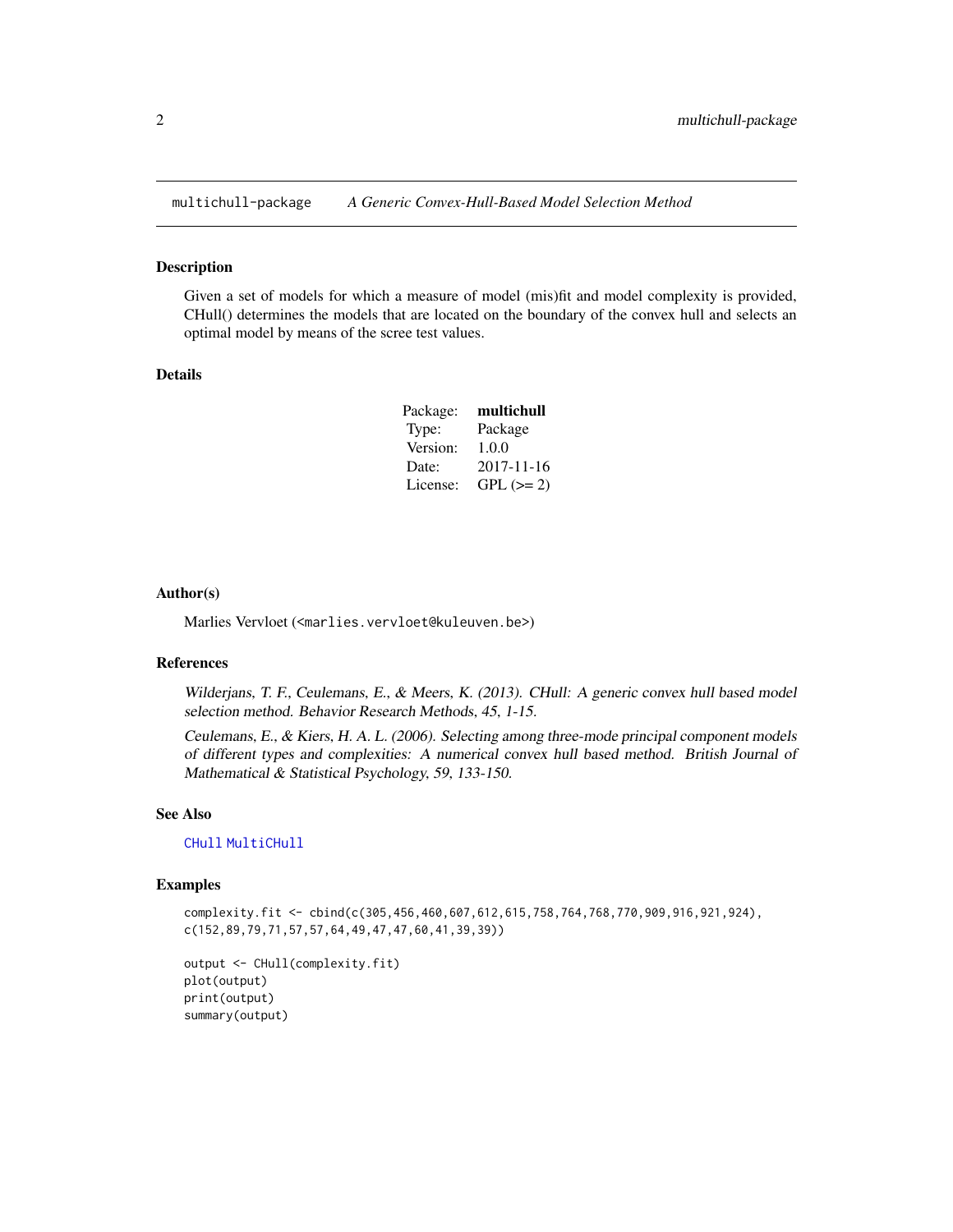<span id="page-2-1"></span><span id="page-2-0"></span>

#### Description

Given a set of models for which a measure of model (mis)fit and model complexity is provided, CHull determines the models that are located on the boundary of the convex hull and selects an optimal model by means of the scree test values.

#### Usage

```
CHull(data, bound = "lower", PercentageFit = 0.01)
## S3 method for class 'CHull'
plot(x, col = NULL, pch = NULL, ...)## S3 method for class 'CHull'
print(x, \ldots)## S3 method for class 'CHull'
summary(object, ...)
```
## Arguments

| data          | Dataframe with complexity in 1st column and fit measures in 2nd column |
|---------------|------------------------------------------------------------------------|
| bound         | Boundary of convex hull to inspect: upper or lower                     |
| PercentageFit | Required proportion of increase in fit of a more complex model         |
| $\mathsf{x}$  | An object of the type produced by CHull                                |
| col           | Vector of colors used for plots                                        |
| pch           | Symbol used to indicate selected model(s)                              |
| .             | Additional arguments                                                   |
| object        | An object of the type produced by CHull                                |
|               |                                                                        |

#### Value

| Solution      | Dataframe with selected models                                  |
|---------------|-----------------------------------------------------------------|
| Hull          | Dataframe with all models on hull boundary and their st value   |
| Origdata      | Original dataframe                                              |
| Bound         | Boundary of convex hull that was requested                      |
| PercentageFit | Requested proportion of increase in fit of a more complex model |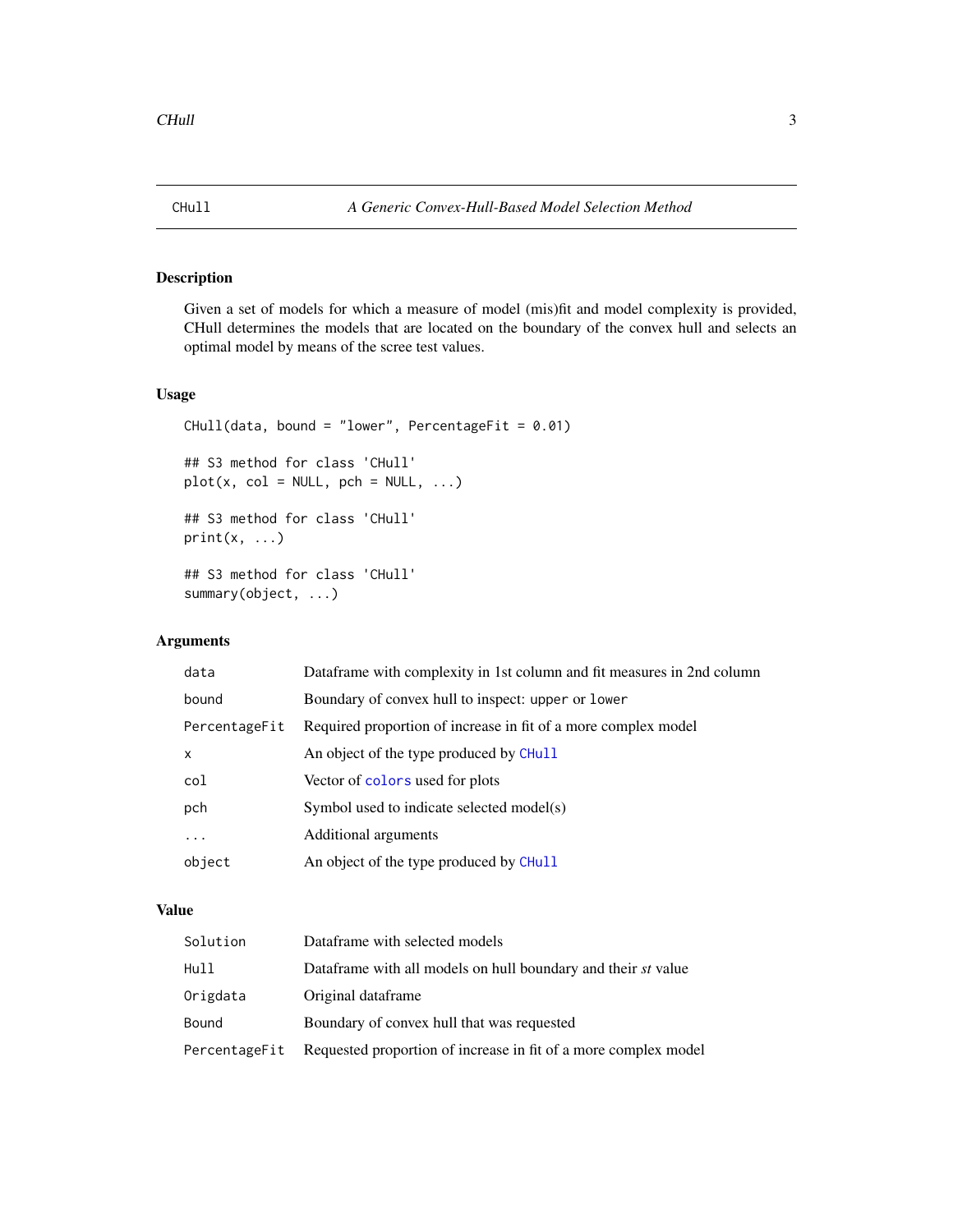#### Details

The CHull method (Wilderjans, Ceulemans, & Meers, 2013) can be used for selecting a model by comparing model complexities (1st column of the input parameter data) and fit values (2nd column).

In a first step, only the best model (or one of the best, if some models have an equal fit) is retained per complexity. This should be a model with a high fit value if the fit measure indicates goodness-offit (bound="upper") and a low fit value if it indicates badness-of-fit (bound="upper"). A warning will be generated if the sign of the correlation between complexity and fit is counterintuitive in this regard.

In a second step, the remaining models are ordered (increasingly) on the basis of their complexity value.

In Step 3, models are excluded that have a higher complexity but a worse (or equal) fit when compared to the other models. This procedure is repeated until a monotonical increase (bound="upper") or decrease (bound="lower") is reached. If less than 3 models remain, the method generates the error warning that not enough data points are available for computing the convex hull and the procedure stops.

In Step 4, it is determined which models lie on the upper or lower boundary of the convex hull. Models are discarded if the improvement in fit, compared to a less complex model, is less than PercentageFit (default: PercentageFit=.01 ). The remaining models are returned in Hull.

Step 5 consists of computing the scree test values (st) for each remaining model. This is, however, not possible for the most simple and most complex model, and those models will therefore never be selected as the optimal solution, except when these are the only models that remain after the previous step.

In Step 6, the model with highest scree test value is selected, and finally, in Step 7, also models are selected that were excluded in the first step, but that have the same complexity and fit value as the selected model. All selected models end up in Solution.

#### References

Wilderjans, T. F., Ceulemans, E., & Meers, K. (2013). CHull: A generic convex hull based model selection method. Behavior Research Methods, 45, 1-15.

Ceulemans, E., & Kiers, H. A. L. (2006). Selecting among three-mode principal component models of different types and complexities: A numerical convex hull based method. British Journal of Mathematical & Statistical Psychology, 59, 133-150.

#### Examples

```
complexity.fit <- cbind(c(305,456,460,607,612,615,758,764,768,770,909,916,921,924),
c(152,89,79,71,57,57,64,49,47,47,60,41,39,39))
```

```
output <- CHull(complexity.fit)
plot(output)
print(output)
summary(output)
```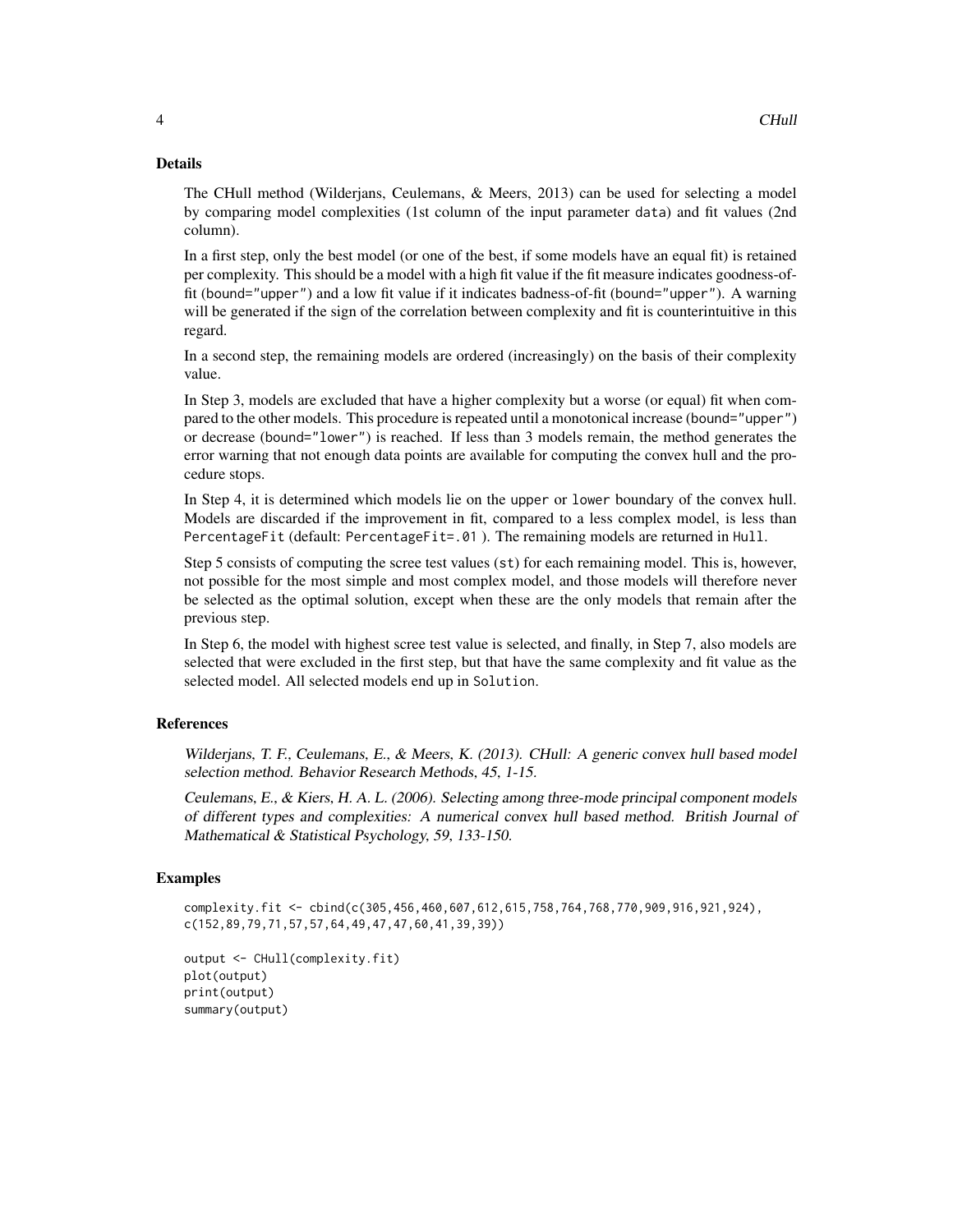<span id="page-4-1"></span><span id="page-4-0"></span>

#### Description

Applying the [CHull](#page-2-1) function on multiple samples of fit values at once, such as bootstrap samples.

#### Usage

```
MultiCHull(data, bound = "lower", PercentageFit = 0.01)
## S3 method for class 'MultiCHull'
plot(x, col = NULL, pch = NULL, which\text{las} = 2, ...## S3 method for class 'MultiCHull'
print(x, \ldots)## S3 method for class 'MultiCHull'
summary(object, ...)
```
#### Arguments

| data          | Dataframe with complexity in 1st column and fit measures in next columns |
|---------------|--------------------------------------------------------------------------|
| bound         | Boundary of convex hull to inspect: upper or lower                       |
| PercentageFit | Required proportion of increase in fit of a more complex model           |
| X             | An object of the type produced by MultiCHull                             |
| col           | Vector of colors used for plots                                          |
| pch           | Vector of pch symbols                                                    |
| whichticks    | Model names of ticks that should be displayed                            |
| las           | Orientation of tick mark labels                                          |
| .             | Additional arguments                                                     |
| object        | An object of the type produced by MultiCHull                             |
|               |                                                                          |

#### Value

| st            | Dataframe with scree test values                                |
|---------------|-----------------------------------------------------------------|
| tab           | Table which indicates the selected model in each sample         |
| frq           | Table which indicates how often each model is selected          |
| Origdata      | Original dataframe                                              |
| Bound         | Boundary of convex hull that was requested                      |
| PercentageFit | Requested proportion of increase in fit of a more complex model |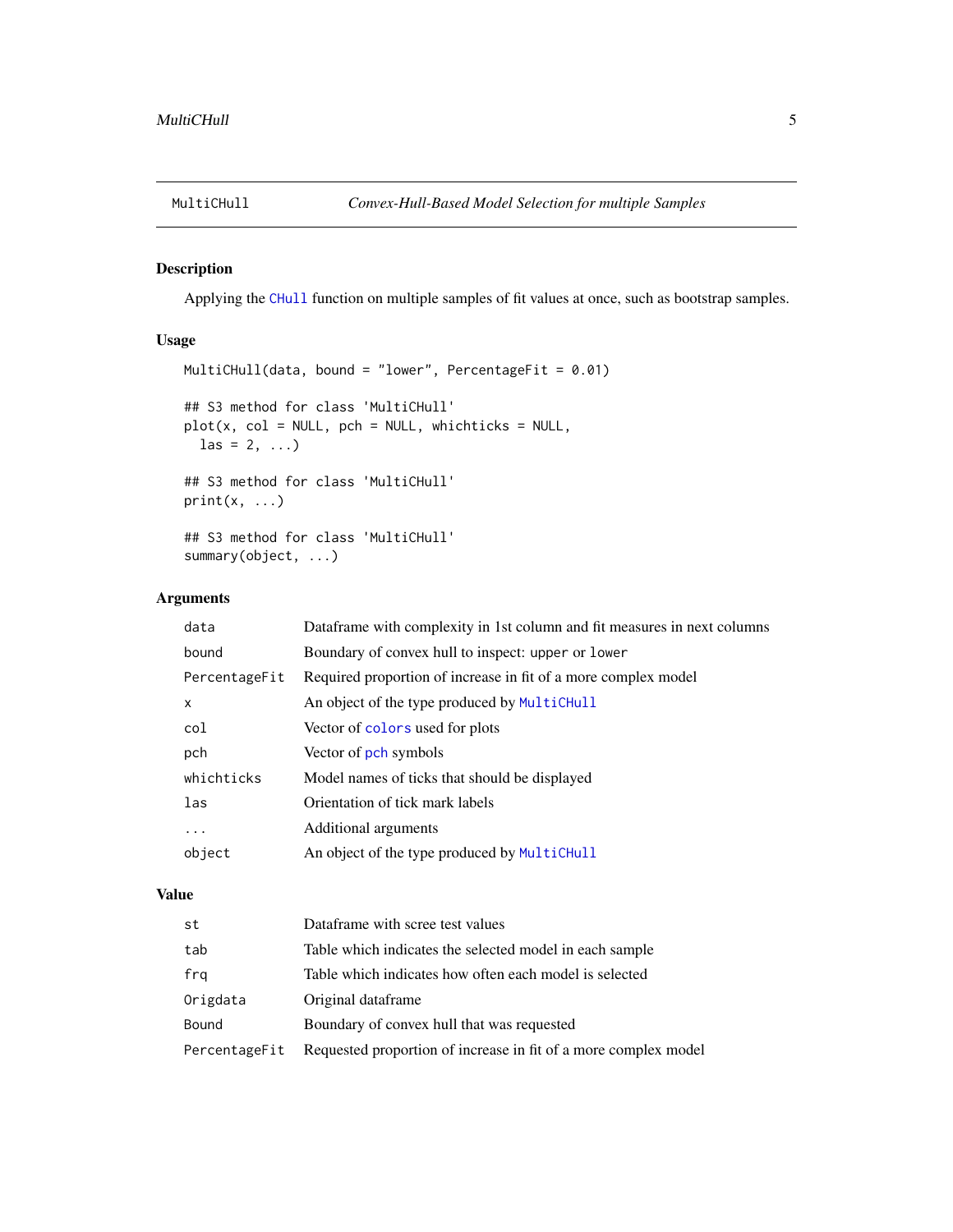#### <span id="page-5-0"></span>Details

Multi[CHull](#page-2-1) **function:** MultiCHull applies the CHull code on multiple samples of fit values. To this end, the input parameter data consists of a dataframe with complexity values in the first column and fit values in the next columns. The different samples can for example be bootstrap samples, or fit values obtained with different random starts, or from different fit measures, etc. It is possible that in some samples no optimal solution can be found. This will generate a warning, which will include the sample number.

Data frame st contains per sample the scree test values of the solutions that were found on the upper or lower bound of the hull (see also [CHull](#page-2-1)). In each sample, the least and most complex model receive a 0 value. The other models have an NA value. tab is also a dataframe, which indicates per sample the top three of optimal models (indicated by a 1, 2 and 3). The other models have an NA value. Finally, in frq the frequencies are shown for each model of being selected as the optimal model.

Plot function: Applying the method plot() on output of [MultiCHull](#page-4-1) yields a plot with the models on the x-axis, ordered by increasing complexity. By default, all model names are shown as perpendicular labels on the x-axis, but one can choose to display specific model names only (e.g., whichticks=c("model13","model20")). The tick mark labels can be made horizontal, by putting parameter las to 0.

Solid lines (only shown in case of 20 or less samples) indicate the scree test values per sample, and symbols indicate the top three of the models per sample. The symbols can be adjusted with the parameter pch and the colors with col. The model (or multiple models) that is selected most often across samples, is indicated with a horizontal line.

#### See Also

[CHull](#page-2-1)

#### Examples

```
data <- cbind(c(305,456,460,607,612,615,758,764,768,770,909,916,921,924),
c(152,89,79,71,57,57,64,49,47,47,60,41,39,39))
test <- array(rnorm(14*20,sd=2.5),c(14,20))
for (i in 1:20){
 data <- cbind(data,data[,2]+test[,i])
}
output <- MultiCHull(data)
summary(output)
plot(output)
```
runShinyApp *Run Shiny App "multichull"*

#### Description

Open the graphical user-interface for applying the (multi)CHull procedure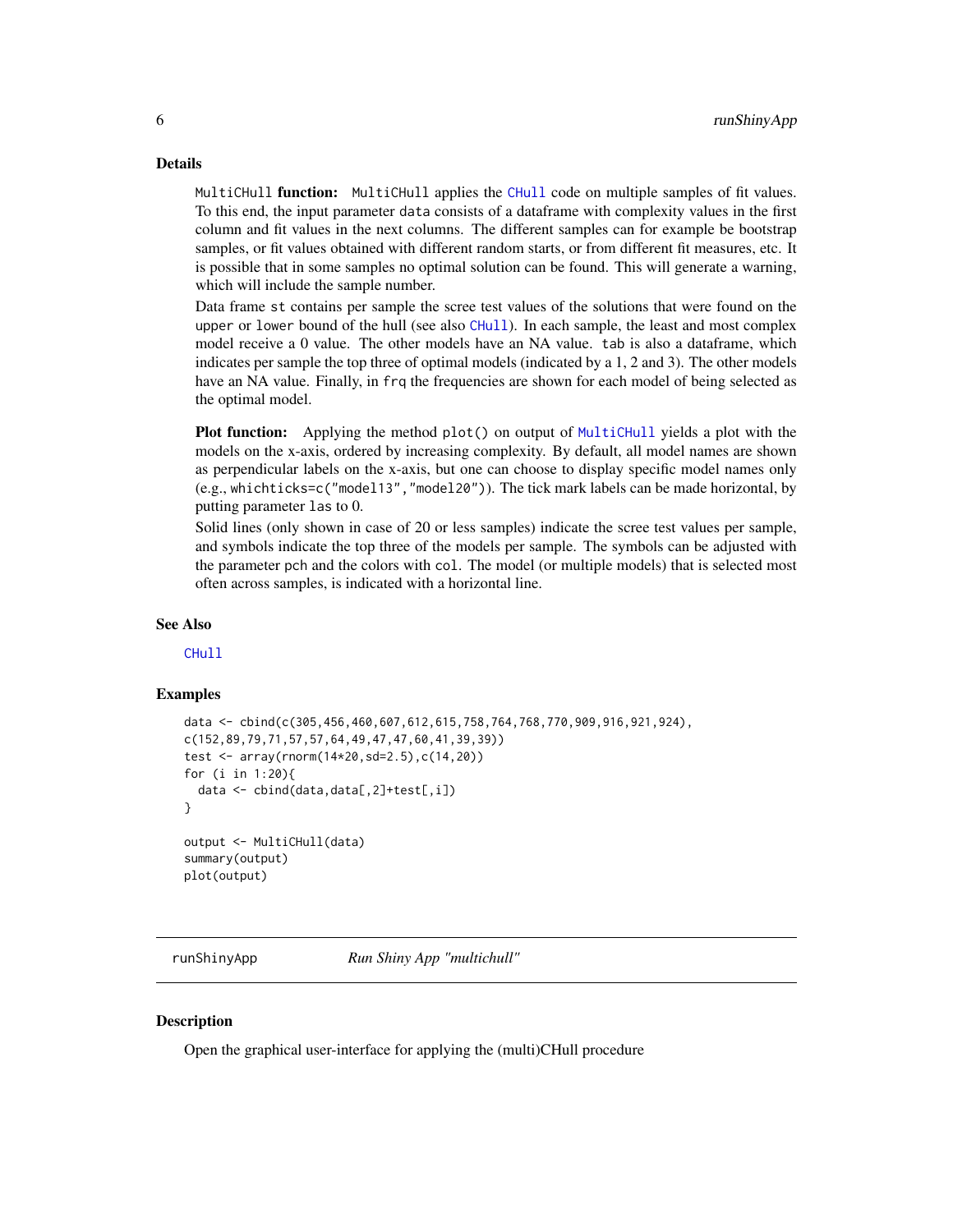## runShinyApp

# Usage

runShinyApp()